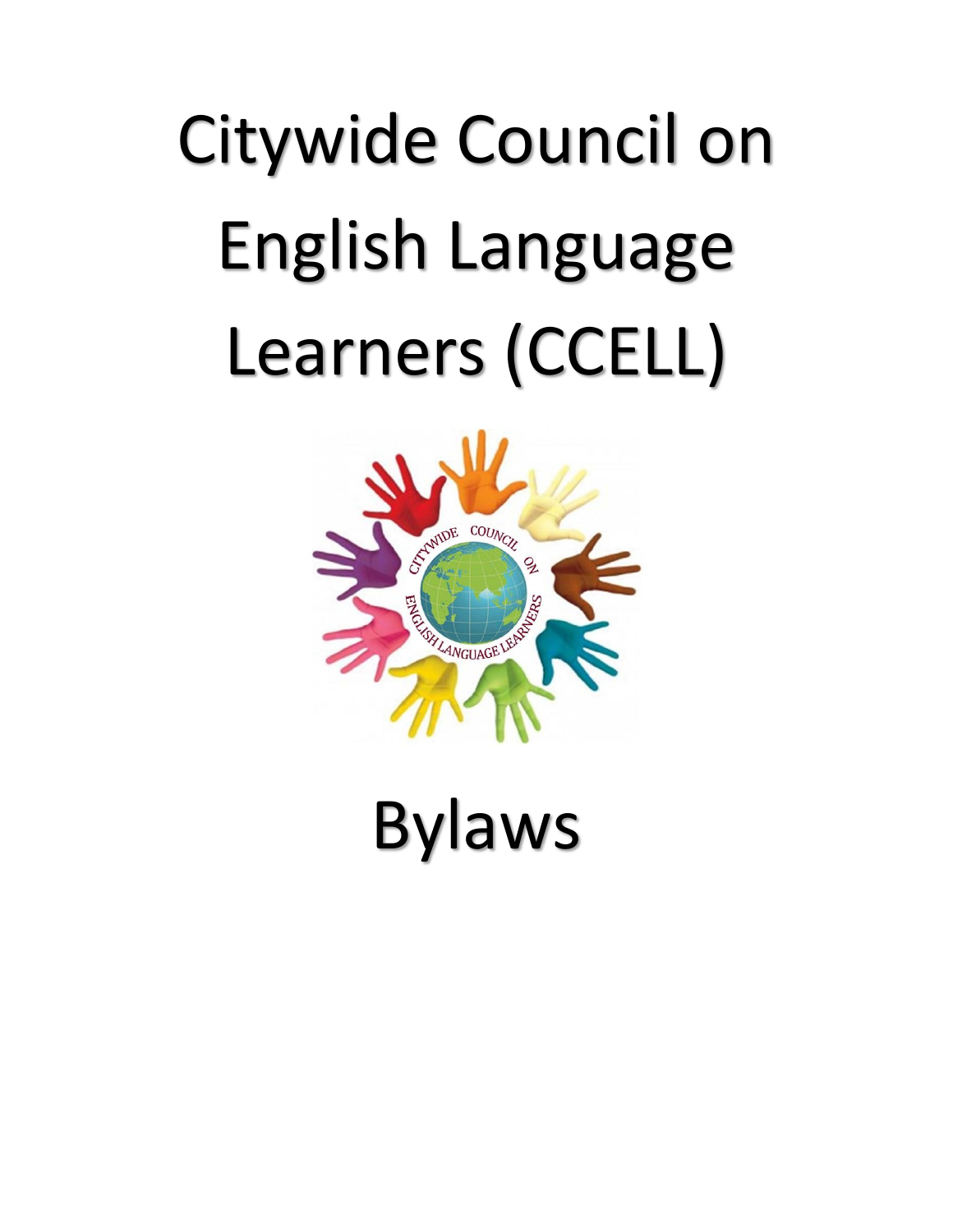# **ARTICLE I – NAME & AUTHORITY**

# **Section 1. Name**

The name of the Council shall be: The Citywide Council for English Language Learners (CCELL)

# **Section 2. Authority**

The Council shall have the powers and duties set forth in NYS Education Law, Art. 52- A, §2590 and implementing Chancellor's Regulations.

# Mission Statement:

The CCELL promotes second English Language Learning (ELL) by advocating on behalf of NYC public school students in bilingual, dual language, and English as a New Language (ENL) programs. The Council also encourages parent engagement in their children's language learning by providing information about public school ELL programs and services and by providing a forum for parent and community concerns about these programs and services.

# **ARTICLE II – OFFICERS AND ELECTIONS**

# **Section 1. Officers**

a. The Officers of the Council shall be:

President 1<sup>st</sup> Vice President 2<sup>nd</sup> Vice President Recording Secretary **Treasurer** 

b. No member may hold more than one office at a time.

# **Section 2. Elections**

a. Officers shall be elected by roll call vote, by the majority (6) of the total number of members that constitute the Council (11), [*at the Annual Meeting, for a period of one year*]. All officers shall serve until their successors have been elected.

b. Candidates for office must be present to be elected.

c. At the beginning of any new Education Council term, in the event that no officer is reelected or re-appointed to the Council, the Administrative Assistant to the Council (or in his/her absence, a Department of Education representative) shall convene the first meeting of the Council by (i) executing the notice of meeting pursuant to Article III, Section 1; (ii) calling the meeting to order; and (iii) conducting an election from among the council members for a chair *pro-tem*, who will then begin the process of electing officers.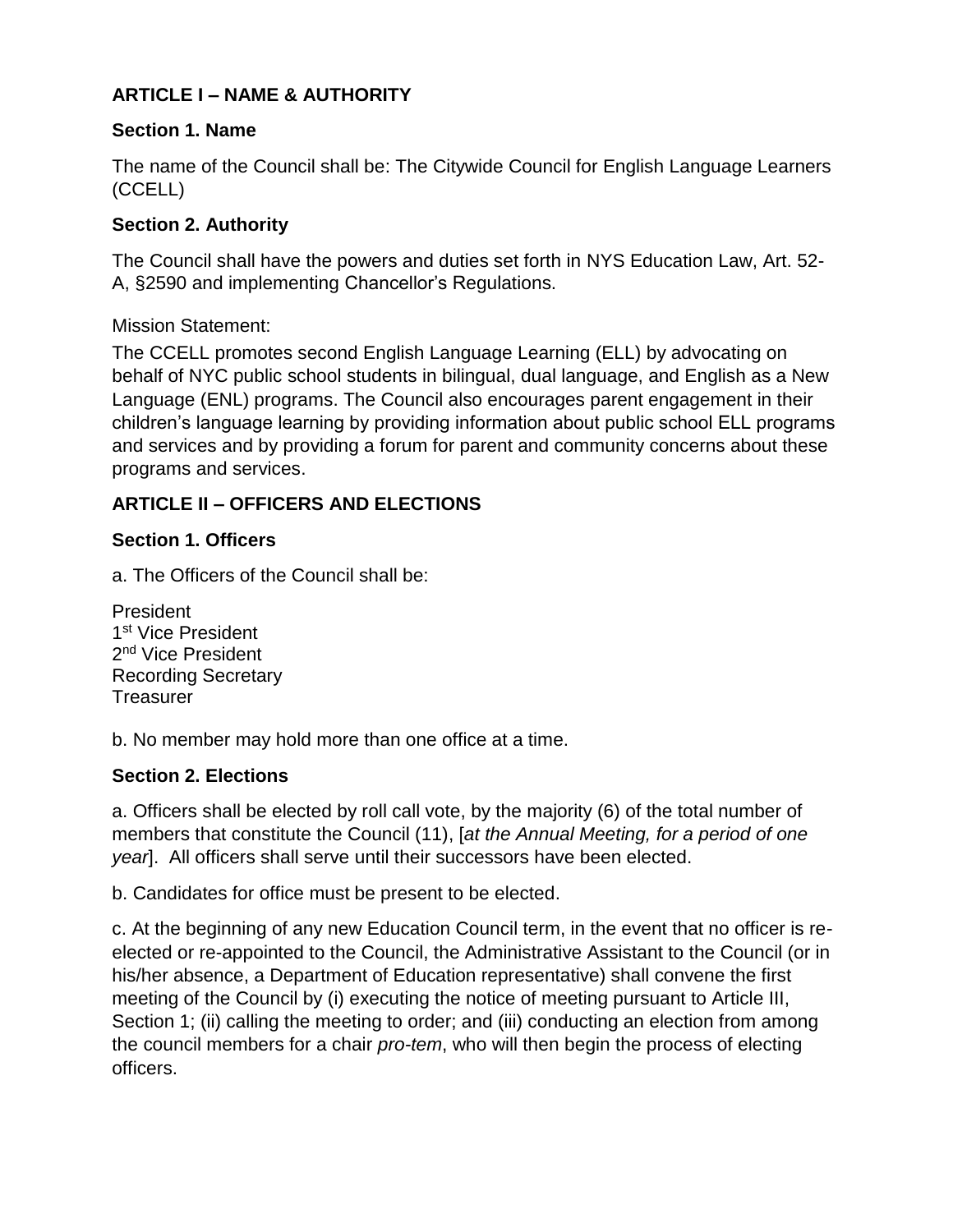# **Section 3. Duties of Officers**

# **3.1 President**

a. The President shall be the Chief Executive Officer of the Council. He/she shall represent the Council in interactions with the NYC Department of Education and at all official functions; execute all documents on behalf of the Council and exercise all other powers and perform all other duties pertaining to the office of President.

b. The President shall call [*and preside*] at all meetings; shall have the right to take part in the debate on any question under consideration and vote upon all questions before the Council.

c. The President shall be an *ex-officio* member of all committees, and shall have the right to nominate and remove committee chairs, subject to Council veto *[agreement of the Council]*

d. The President shall supervise the Administrative Assistant to the Council on its behalf, and approve all member reimbursement requests except his/her own, which shall be approved by the Treasurer.

#### **3.2 1 st Vice President**

The 1<sup>st</sup> Vice President shall exercise the powers and perform the duties of the President in his/her absence, and discharge such functions as may be assigned to her/him by the President or by duly adopted Council resolution.

#### **3.3 2 nd Vice President**

The 2<sup>nd</sup> Vice President shall exercise the powers and perform the duties of the President and 1<sup>st</sup> Vice President in their absence, and discharge such functions as may be assigned to her/him by the President or by duly adopted Council resolution.

# **3.4 Recording Secretary**

The Recording Secretary shall, in conjunction with the President, supervise the Administrative Assistant in the taking and keeping of meeting attendance, minutes, and the voting record on all motions and resolutions. He/she shall read each resolution on the agenda of a calendar meeting; sign all approved minutes, and ensure appropriate record-keeping by the Council, including compliance with the Open Meetings Law and Freedom of Information Law. In the absence of the Administrative Assistant, the Recording Secretary shall be responsible for taking minutes. The Recording Secretary shall also discharge such functions as may be assigned to him/her by the President or by duly adopted Council resolution.

# **3.4 Treasurer**

The Treasurer shall be responsible for working with the Administrative Assistant and designated Department of Education (DOE) staff to ensure that business transactions and member-reimbursement requests are properly documented and follow DOE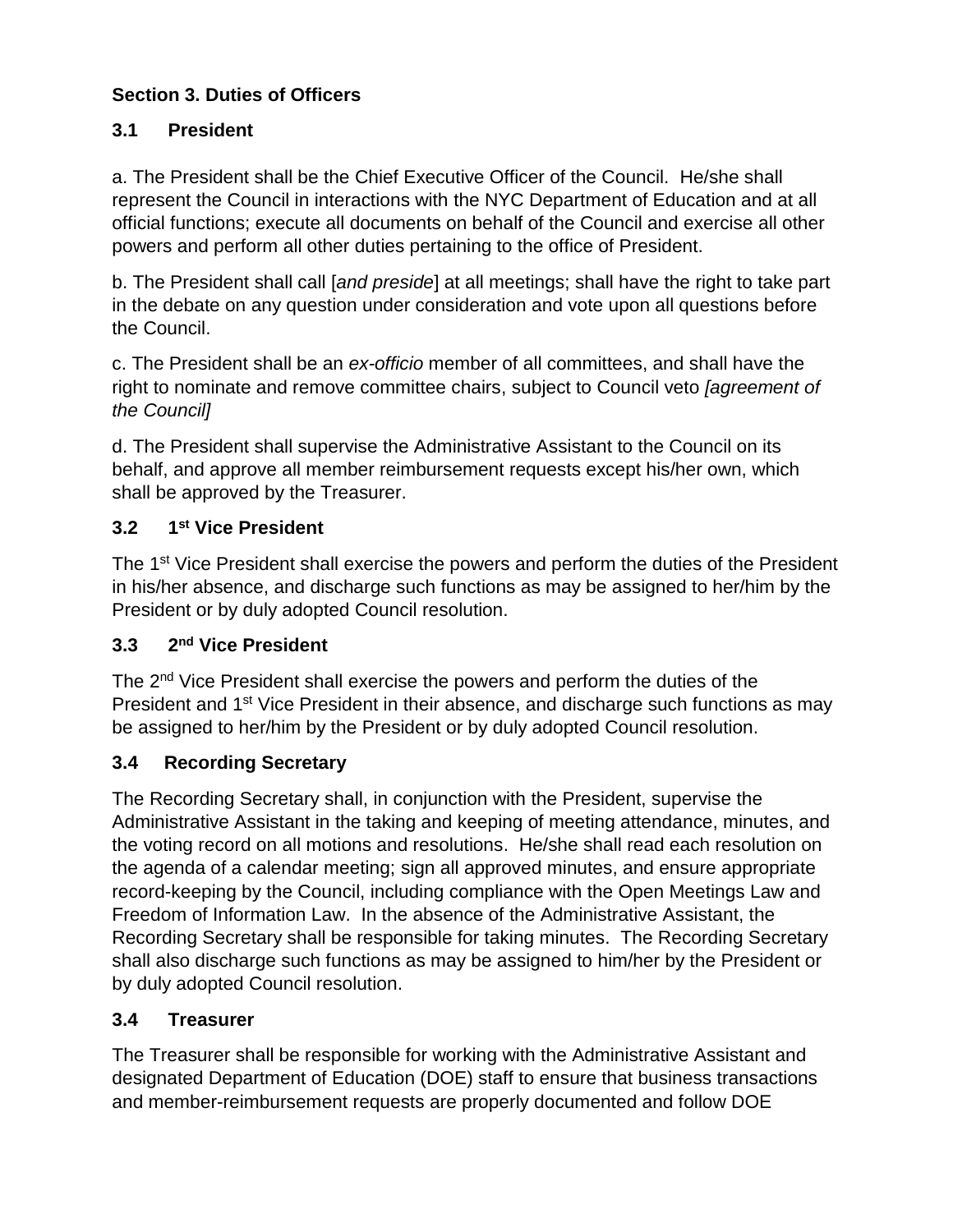Standard Operating Procedures. The Treasurer shall supervise the Administrative Assistant in preparing budgets and regular financial reports, and shall present same to the Council for approval; he/she shall also sign the President's reimbursement requests. The Treasurer shall also discharge such functions as may be assigned to him/her by the President or by duly adopted Council resolution.

# **Section 4. Resignation of Officers**

An officer who wishes to resign from her/his office shall notify the President in writing (or, if the officer resigning is the President, the  $1<sup>st</sup>$  Vice President and  $2<sup>nd</sup>$  Vice President), who shall notify the other Council members within 3 calendar days.

# **Section 5. Removal of Officers**

An officer may be removed from her/his position by vote of the majority (6) of the total number of members of the Council (11) for reasons that obstruct or neglect council obligations, (including unexcused absences and excessive lateness) at a regular or special calendar meeting, provided, if possible that the officer has been given the opportunity to address the Council at such meeting prior to any vote being taken. Notice of the vote to remove such officer shall be included in the notice of meeting and agenda.

## **Section 6. Officer Vacancies**

A vacancy in an office shall be filled for the unexpired term by special election at the next regularly scheduled calendar meeting of the Council. Notice of the vacancy and election to be held shall be included in the notice of meeting. If, in the filling of any vacancy, another office is vacated, that office shall be filled immediately, by special election held at the same meeting.

# **ARTICLE III – MEETINGS**

# **Section 1. Notice & Public Access**

All meetings shall be open to the public except where otherwise permitted by law.

Except as provided in Article III, Section 6, public notice shall be given to the community at least 72 hours prior to all meetings, through local news media and conspicuously posted in one or more designated public places, as provided by the Open Meetings Law (NYS Public Officers Law, Art. 7, Sect. 100-111). The Open Meetings Law requires that public business be performed in an open and public manner, and that the community be fully aware of and able to observe the performance of public officials and attend and listen to their deliberations and decisions.

In addition, notice of all meetings shall be given in writing (in English and other languages, as appropriate) in a form suitable for mass reproduction, to the President of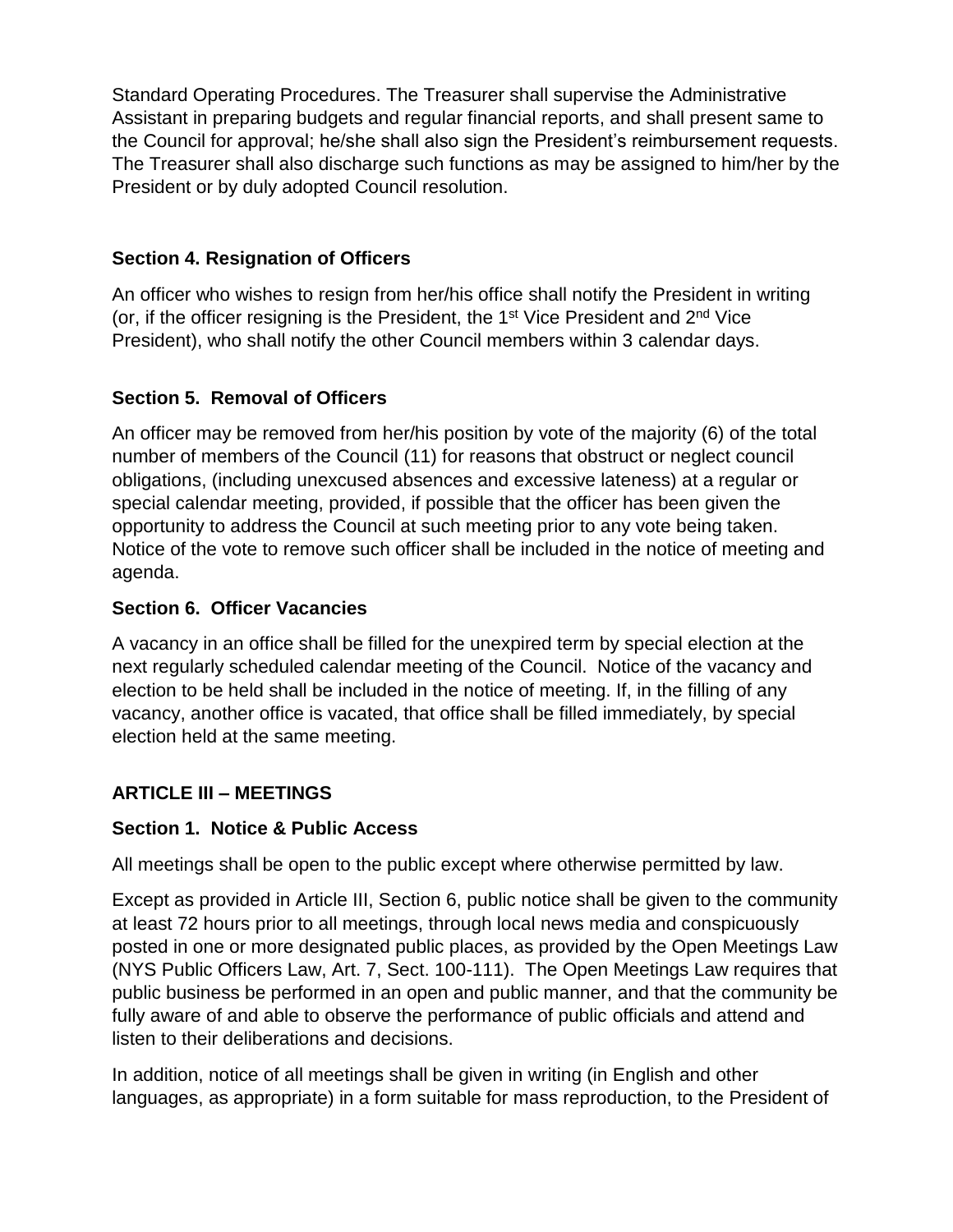every Parent Association/Parent Teacher Association, the Presidents' Council, heads of schools and parent coordinators to post conspicuously in schools, and to other persons and organizations who have expressed a desire to receive meeting notices.

All meetings shall be held in facilities accessible to the disabled.

# **Section 2. Member Attendance at Meetings**

It is the responsibility of each Council member to attend all regularly scheduled calendar and working/business meetings of the Council.

# **2.1 Notification of Absence**

Except in an emergency, members shall notify the President and the Administrative Assistant at least 24 hours, 1 business day prior to the scheduled meeting time of their intent to be absent. However, such notification shall not in and of itself constitute an excused absence; Chancellor's Regulation D-140.IX.A.1 sets forth the only grounds on which an absence may be deemed excused.

# **2.2 Unexcused Absences**

Any Council member who fails to attend six meetings of the Council within his/her term of office without a valid excuse, tendered in writing to the President and the Administrative Assistant, vacates his/her office by refusal to serve (NYS Ed. Law § 2590). Absences shall be noted as "excused" or "unexcused," as the case may be, in the meeting minutes, and any written excuse tendered shall be attached. If Council members missed a meeting, they have up to one week to provide the proper documentation for the absence to be deemed an excused absence.

After the sixth unexcused absence, the President shall, at the next calendar meeting, present a resolution declaring a vacancy to the Chancellor. Such resolution shall be voted upon at the same meeting.

As this Council holds its business and calendar meetings on the same day, a member who is absent for the day will be declared to have missed two meetings.

# **2.3 Excused Absences**

As provided in CR D-140.IX.A.1, the following shall constitute valid excuses for absence:

- Death of a relative or attendance at a relative's funeral
- Serious illness or injury of the member or family member
- Mandatory court attendance including jury duty
- Military duty
- Job-related conflict which makes absence from a Council meeting unavoidable
- And other reasons the Council deems appropriate.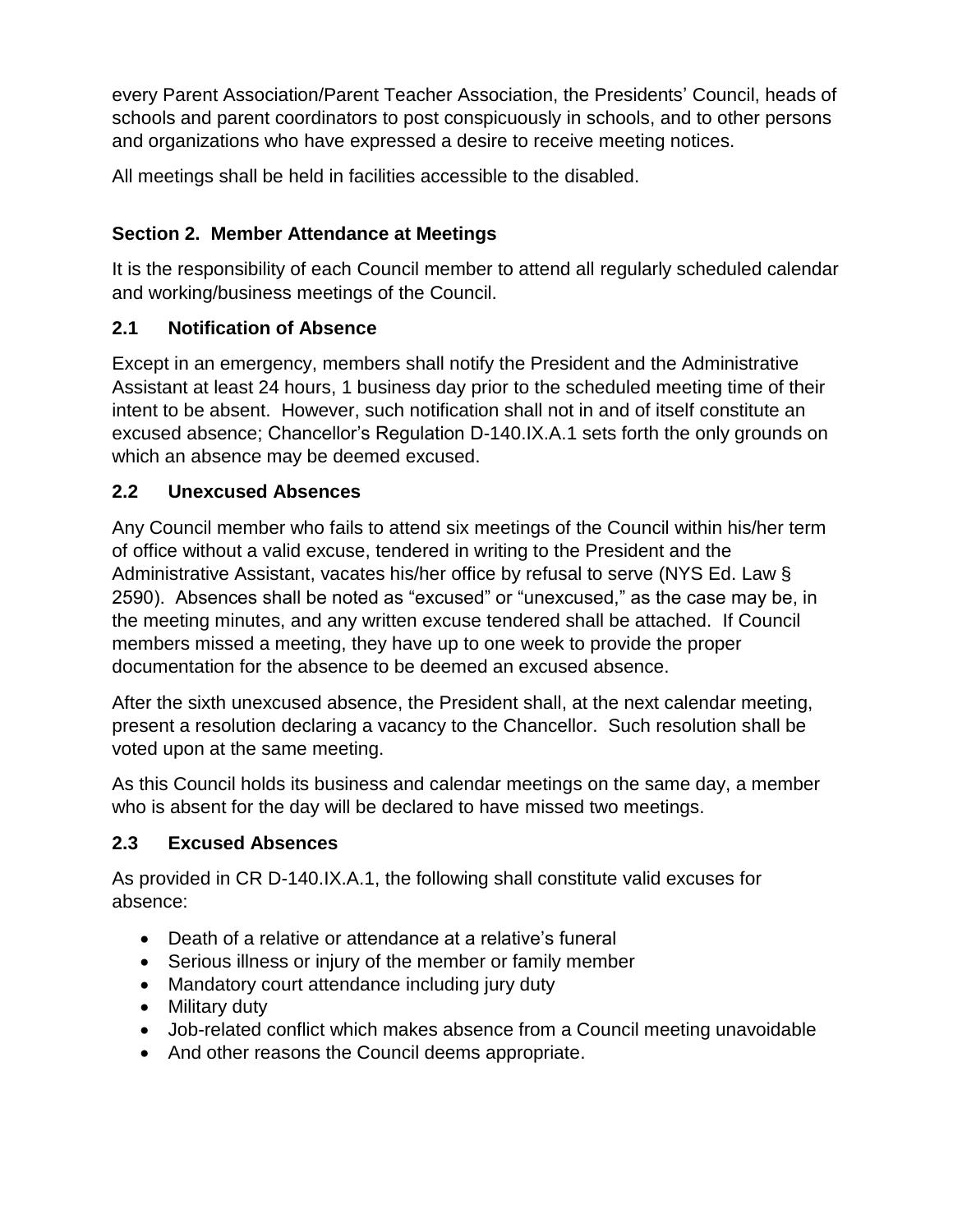Excuses not explicitly listed in CR D-140.IX.A.1, shall be 1) notified to the Council in writing at least 24 hours before the meeting; and 2) put on the meeting agenda for the Council to take a vote on whether the excuse is deemed appropriate pursuant to CR D-140.IX.A.1.

# **Section 3. Annual Meeting for the Election of Officers**

The Annual Meeting of the Council shall be held on the first Tuesday of September, except when it falls on holidays or school closures.

The only business considered shall be the election of officers.

# **Section 4. Calendar Meetings**

The Council shall hold calendar meetings at least once a month, at which formal decisions and resolutions will be considered and voted upon and where the public will have the opportunity to address the Council.

# **4.1 Meeting Schedule**

Calendar meetings shall be held on the first Tuesday of each month at 6:15 pm. In the event the day falls on a legal or school holiday, the Council shall vote to schedule the meeting on an alternate date, provided it falls within the same calendar month and is notified in compliance with Article III, Section 1.

At the July calendar meeting, the Council shall review the upcoming school year calendar, taking into account religious observances, parent-teacher conferences and school recess periods, and vote upon any modifications to the calendar meeting schedule that may be required to facilitate attendance by parents and the community. The approved schedule shall be forwarded to the Division of Family and Community Engagement for posting on the DOE website.

# **4.2 Rescheduling Meetings**

The Council shall make every effort to adhere to the schedule of meetings set pursuant to §4.1 in order to ensure ample notice and minimize inconvenience to the public.

If it becomes necessary to reschedule a calendar meeting due to inclement weather or other emergency, a new date shall be set by the President, after consultation with the Council, and included in the notice of cancellation of the scheduled meeting. To the extent possible, the new date shall fall within the same calendar month.

If the Council deems advisable to reschedule a calendar meeting for any other reason, it shall do so by vote of the majority (6) of the total number of members of the Council (11) held no later than the prior month's calendar meeting.

# **Section 5. Business/Working Meetings**

A working/business meeting shall be held on the first Tuesday of each month immediately following adjournment of the calendar meeting.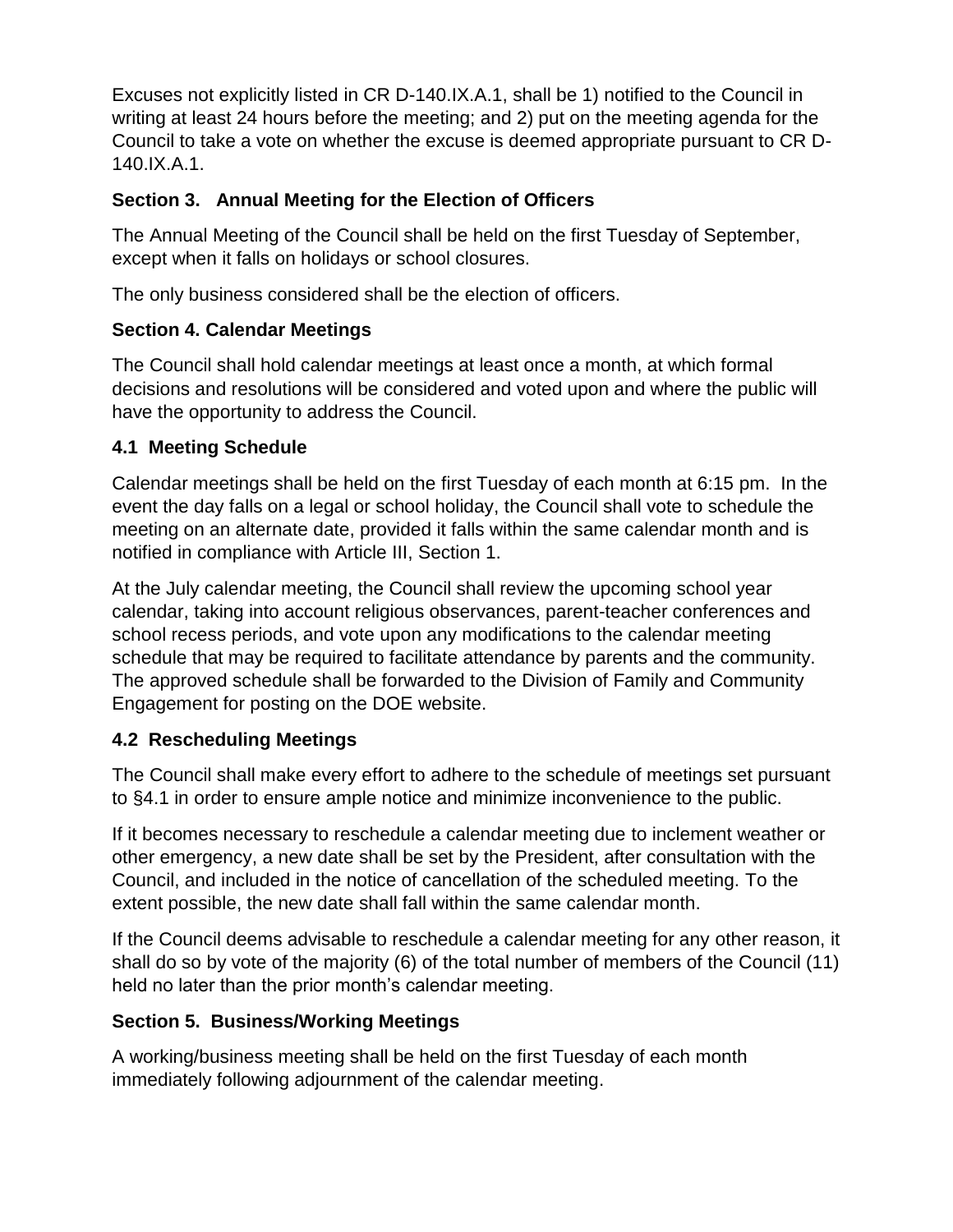As the business meeting is held on the same day as the calendar meeting, in the event there is unfinished business, the Council may vote to schedule an additional business/working meeting as needed. The public shall be notified of all business/working meetings as prescribed in Article III, Section 1."

# **Section 6. Special Meetings**

Special meetings, either business/working or calendar, may be held at the call of the President and must be held upon the written request of 3 members of the Council to the President.

Special meetings held at the request of 3 or more Council members must be held no later than 14 calendar days after receipt of the written request by the President.

The President shall ensure that written notice is given to each member of the Council not less than 48 hours in advance, and that public notice is disseminated as provided for in Article III, section 1. The notice shall state the matter(s) to be considered at the meeting; no other matters may be considered except with the consent of all members present.

# **Section 7. Executive Sessions**

Executive Sessions shall be held as needed to discuss matters that by law are permitted to be discussed in a confidential session closed to the public. Decisions shall be made by a vote of the majority (6) of the total number of Council members (11), and shall be ratified at a calendar meeting by duly recorded roll call vote.

Executive Sessions may be called only to deal with matters enumerated in the Open Meetings Law, §105, including but not limited to:

- Matters of individual privacy: medical, financial, credit or employment history of a particular person or corporation, or matters leading to the appointment, employment, promotion, demotion, discipline, suspension, dismissal, or removal of a particular person.
- Information relating to current or future investigation of criminal offenses which will imperil effective law enforcement if disclosed.
- Discussions regarding proposed, pending or current litigation.

Attendance at an executive session shall be permitted to all members of the Council and to any other person(s) authorized by the President or by a vote of the Council.

An Executive Session may be convened only by motion made during a regularly scheduled or special business/working or calendar meeting. Such motion shall identify general areas to be considered during the Executive Session and must pass by a vote of the majority (6) of the total number of Council members (11).

# **ARTICLE IV – CONDUCT OF BUSINESS AT MEETINGS**

**Section 1. Agendas**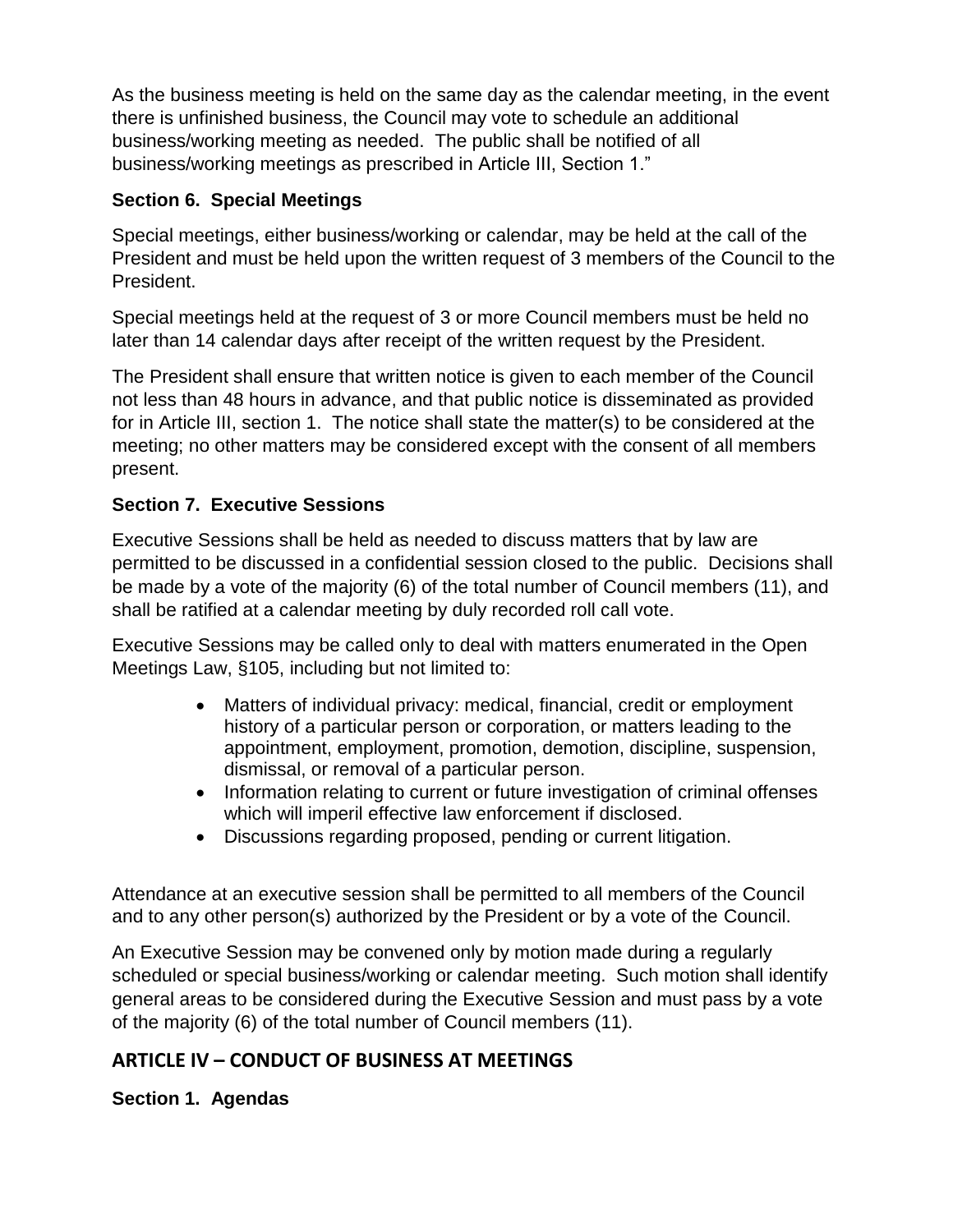# **1.1 Calendar Meetings**

Each notice of a calendar meeting shall state the topic(s) to be considered and be accompanied by the text of any resolutions proposed for adoption by the Council. A detailed agenda shall be available at the meeting.

Agenda topics for each calendar meetings shall be set at a business meeting held at least one month in advance. Council members shall have the opportunity to add items to the agenda by notifying the President in writing no later than 3 calendar days before the meeting, but the President shall make the final decision on agenda topics, subject to the provisions of §1.2 (Resolutions).

# **1.2 Resolutions**

Resolutions may be placed on the agenda by:

- a vote of the majority (6) of the total number of members of the Council (11), taken during a business/working meeting; or
- 3 members of the Council who shall have submitted such item to the President and the Administrative Assistant at least 3 calendar days before the calendar meeting; or
- a member of the Council at any time provided that (i) he/she shall have delivered a copy thereof to the President and the Administrative Assistant before the start of the calendar meeting; (ii) such addition is consented to by a vote of the majority (6) of the total number of members of the Council (11); and (iii) copies thereof are distributed to each council member prior to the call to order.

# **1.3 Business/Working Meetings**

The agenda for each business/working meeting shall be developed by the President. Members of the Council shall have the opportunity to place an item on the agenda by notifying the President in writing no later than 2 calendar days before the meeting, and to raise issues for consideration under New Business. Any last minute requests must be made prior to 4:00pm the day of the meeting. Last minute requests are still subject to the President's approval.

#### **Section 2. Order of Business at Calendar Meetings**

The order of business at any calendar meeting shall be as follows:

- 1. Call to Order and Roll Call
- 2. Approval of minutes
- 3. Program Presentation
- 4. Report of President
- 5. Report of representative from the Department of English Language Learners and Student Support (DELLS)
- 6. Report of Committee(s)
- 7. Resolutions
- 8. Public Speakers Session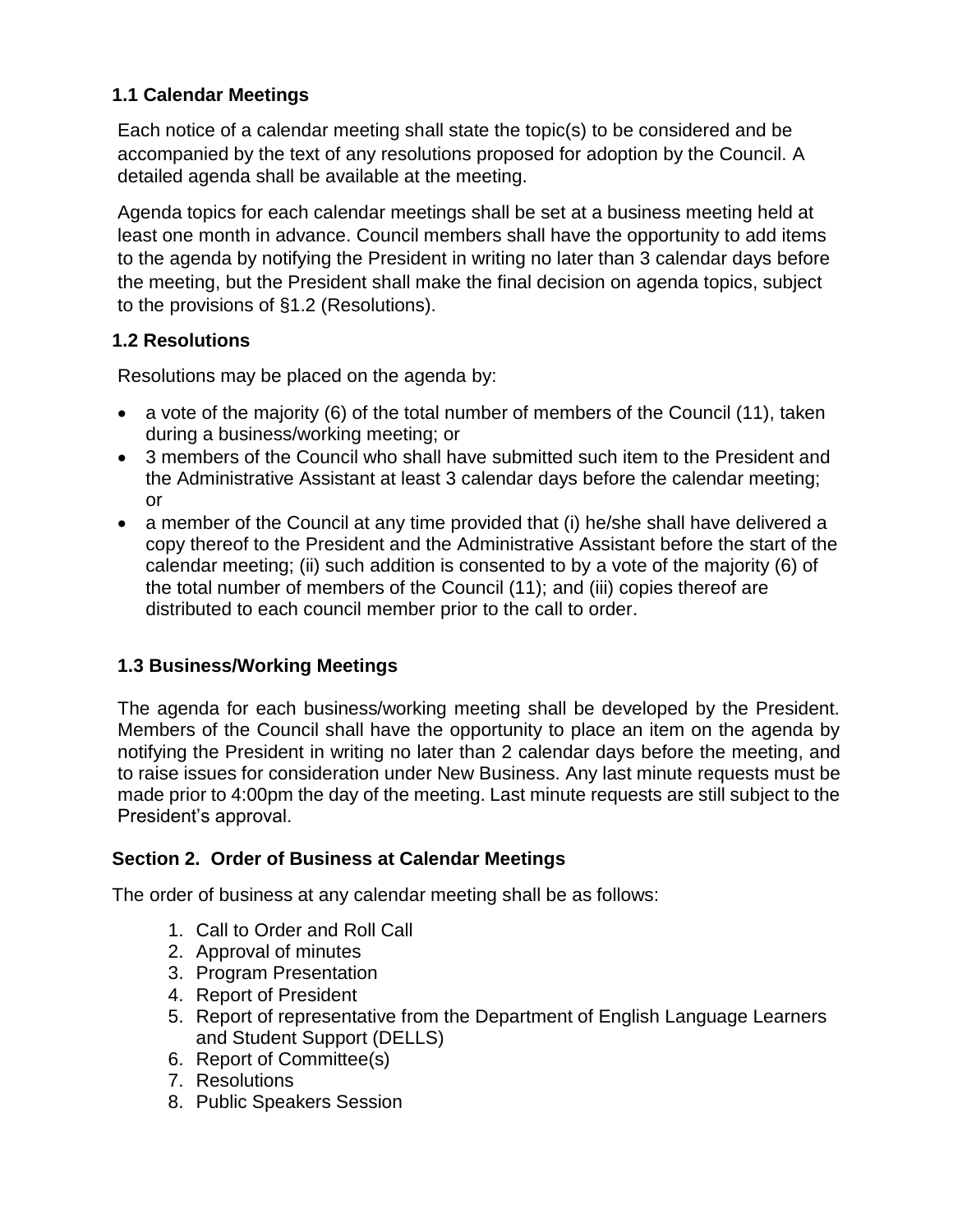9. Vote on Resolutions 10. Adjournment

The regular order of business may be changed by the Chair, with the consent of Council members present at the meeting.

The public shall have the opportunity to comment on resolutions on the agenda prior to Council vote by signing the Speakers' List. In addition, the Public Speakers Session shall be conducted without agenda or other formalities, subject to the Council's prerogative to require speakers to have signed the Speakers' List and to manage time.

Speaking time is limited to 3 minutes per person, including questions and answers. The time may be extended at the discretion of the Chair, and may be limited if necessary to allow all persons who have signed the Speakers' List to speak.

Discussion and charges relating to the competence or personal conduct of individuals will be ruled out of order. A speaker who is ruled out of order forfeits the balance of his/her time and will be directed to leave the microphone; the Chair may take appropriate measures to enforce the ruling.

# **Section 3. Quorum and Majority**

Pursuant to the General Construction Law, § 41, the majority of the total number of voting members of the Council must be present to constitute a quorum regardless of the number of vacancies that exist on the Council. The Council has 11 voting members; therefore, no fewer than 6 members must be present to constitute a quorum and no fewer than 6 votes are needed to carry any motion or adopt any resolution.

#### **3.1 Quorum**

If there is no quorum at the time set for a meeting, the members present shall wait for 45 minutes for additional members to arrive, after which time a roll call may be held and a vote taken, by simple majority of members present, to continue with the meeting or adjourn it to another date.

In the case of a calendar meeting without quorum, any program presentation, the report of the representative from the Department of English Language Learners and Student Support and the Public Agenda session shall be allowed to go forward before the meeting is adjourned.

Should the Council decide to continue with the meeting, member reports may be given and discussions held on any pending matters, but no votes or other official action may be taken.

Notwithstanding any provisions to the contrary in Roberts Rules of Order Newly Revised, the Administrative Assistant (or, in his/her absence, the Recording Secretary)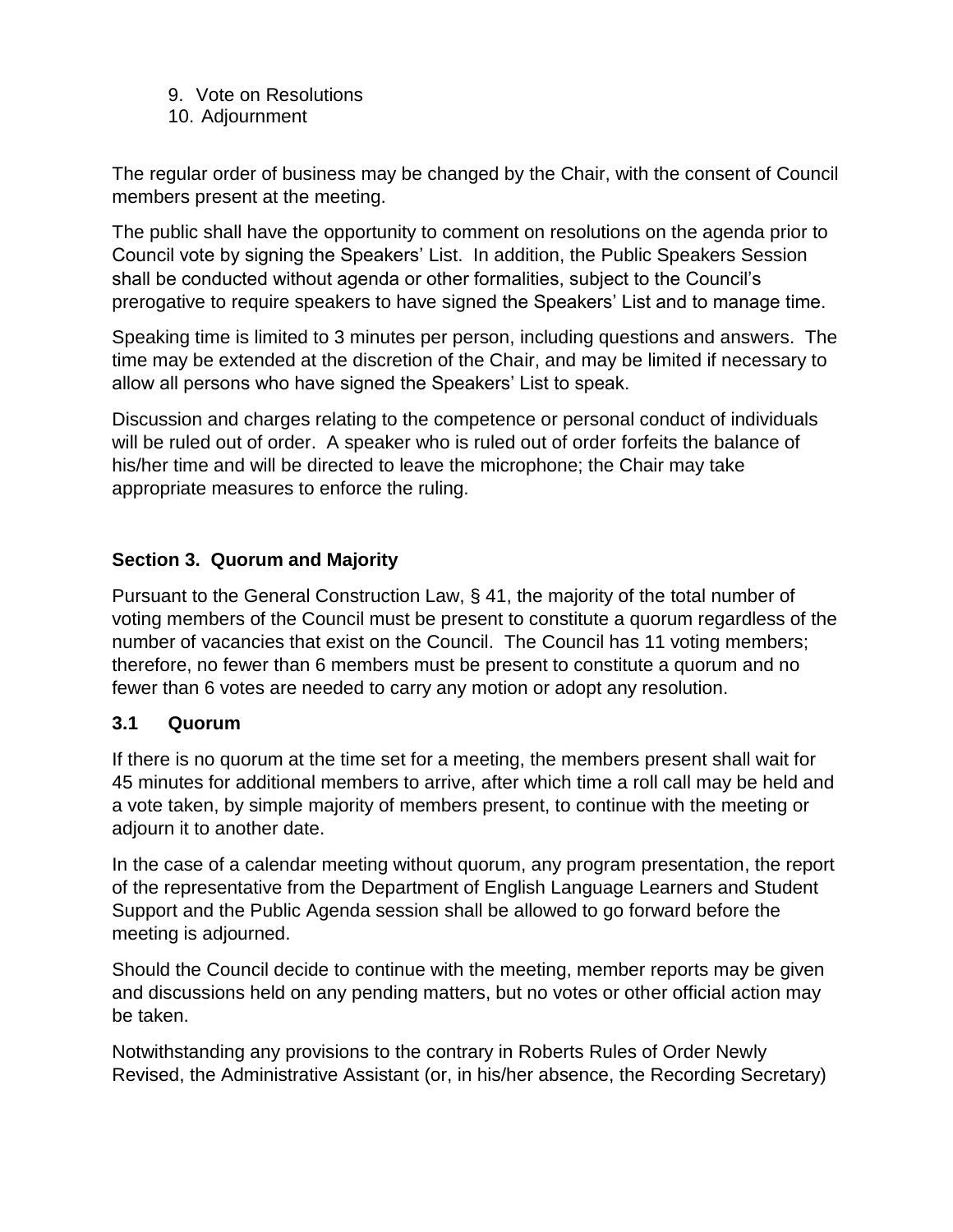shall record Council members' attendance and absences as provided for in Art. III, §2, and make a record of the meeting.

Notice of an adjourned meeting shall be given forthwith to all Council members, and to the public as provided for in Article III, Section 1.

# **3.2 Official Actions**

Official actions of the Council by resolution may be taken only at a regular or special calendar meeting and shall be by vote of the majority (6) of the total number of members of the Council (11).

Except as otherwise provided by law, regulation or these bylaws, all other matters may be decided by vote of the majority (6) of the total number of members of the Council (11), upon a motion presented at any calendar or business meeting.

There shall be no proxy or absentee voting, or polling by phone or e-mail.

#### **Section 4. Minutes**

In accordance with the Open Meetings Law, §106, minutes shall be taken at all meetings of the Council. Minutes shall include a record or summary of all resolutions and motions presented, and the votes of individual members on each resolution and motion.

Minutes of all meetings shall be created in electronic format, and shall be available to the public in draft form upon request within two weeks following a meeting, and included on the Council's website. Audio recordings of meetings shall not constitute minutes.

The minutes of all meetings shall be a matter of public record. A printed copy shall be available for inspection at the Council's office.

# **ARTICLE V - COMMITTEES**

The Council may create committees and define their membership as it may determine.

Chairs shall be appointed and removed by the President, and shall serve until the appointing President's term expires. The Council may veto the appointment or removal of any Committee Chair by vote of the majority (6) of the total number of members of the Council (11).

At the discretion of the Chair, membership in committees may be open to persons who are not members of the Council, but all Committee Chairs shall be Council members.

It shall be the responsibility of Committee Chairs to schedule meetings, notify committee members and the public of all meetings, maintain accurate records of all activities and report monthly to the Council. Each committee shall operate under the Open Meetings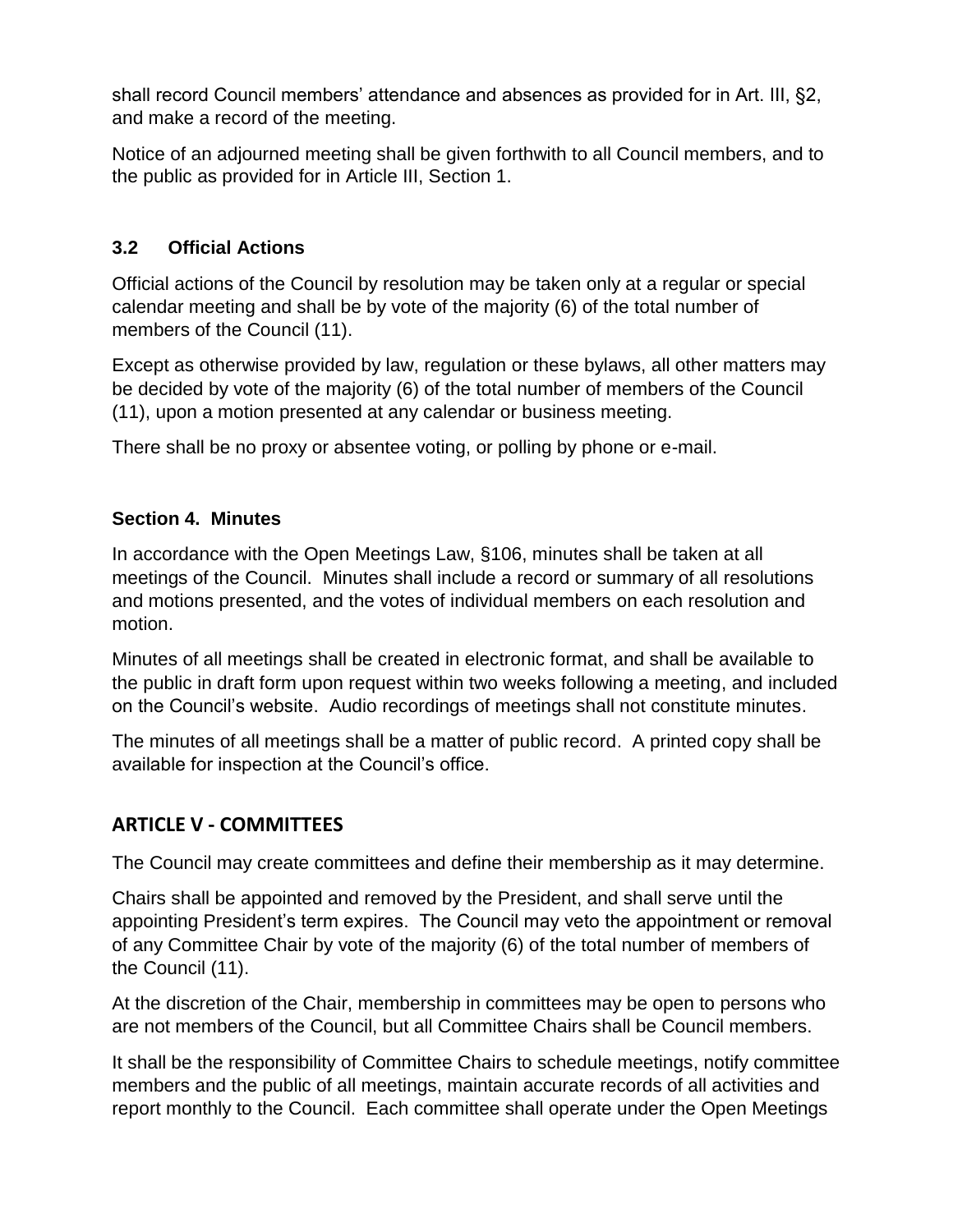Law, these bylaws and Robert's Rules of Order Newly Revised, and all committee recommendations shall be subject to approval by the Council.

# **ARTICLE VI – PARENT ASSOCIATIONS & COMMUNITY INVOLVEMENT**

# **Section 1. Parent Associations**

The Council is in active partnership with parents in the schools. Pursuant to NYS Ed. Law § 2590, the Council takes note that there shall be a Parent Association (PA) or Parent Teacher Association (PTA) in each school, and that the Council, the community superintendent, and the principal of each school shall have regular communication with all PAs/PTAs.

# **ARTICLE VII – VACANCIES ON THE COUNCIL**

In the event a Council member resigns, is removed or becomes ineligible to serve, the Council shall appoint a successor to fill the unexpired term within 60 days.

The Council shall solicit recommendations for applicants to fill the vacancy by a Notice of Vacancy, which shall be disseminated as provided in Article III, Section 1.

The notice shall state a deadline for submitting applications, and the Council shall interview all candidates who have submitted an application.

The Council shall interview candidates to fill vacant position(s) in a Special Meeting called for the sole purpose of conducting interviews. The Council shall request the presence and participation during the interview process of the Presidents' Council and members of the community, and shall request that they submit any recommendations in writing following the close of interviews.

An appointment to fill a vacancy on the Council shall be by roll call vote at the next calendar meeting.

# **ARTICLE VIII – AMENDMENT OF BYLAWS**

These bylaws may be amended at any regularly scheduled calendar meeting of the Council by a vote of the majority (6) of the total number of members of the Council (11), provided the amendment or revised draft, as appropriate, has been presented in writing at the previous calendar meeting. Adoption of the amendment/revised draft shall be by resolution duly noticed in the notice of meeting. Amendments are effective immediately unless otherwise stated in the resolution.

# **ARTICLE IX – PARLIAMENTARY AUTHORITY AND COMPLIANCE**

# **Section 1. Parliamentary Authority**

All procedural questions not covered by these bylaws shall be governed by Roberts Rules of Order Newly Revised.